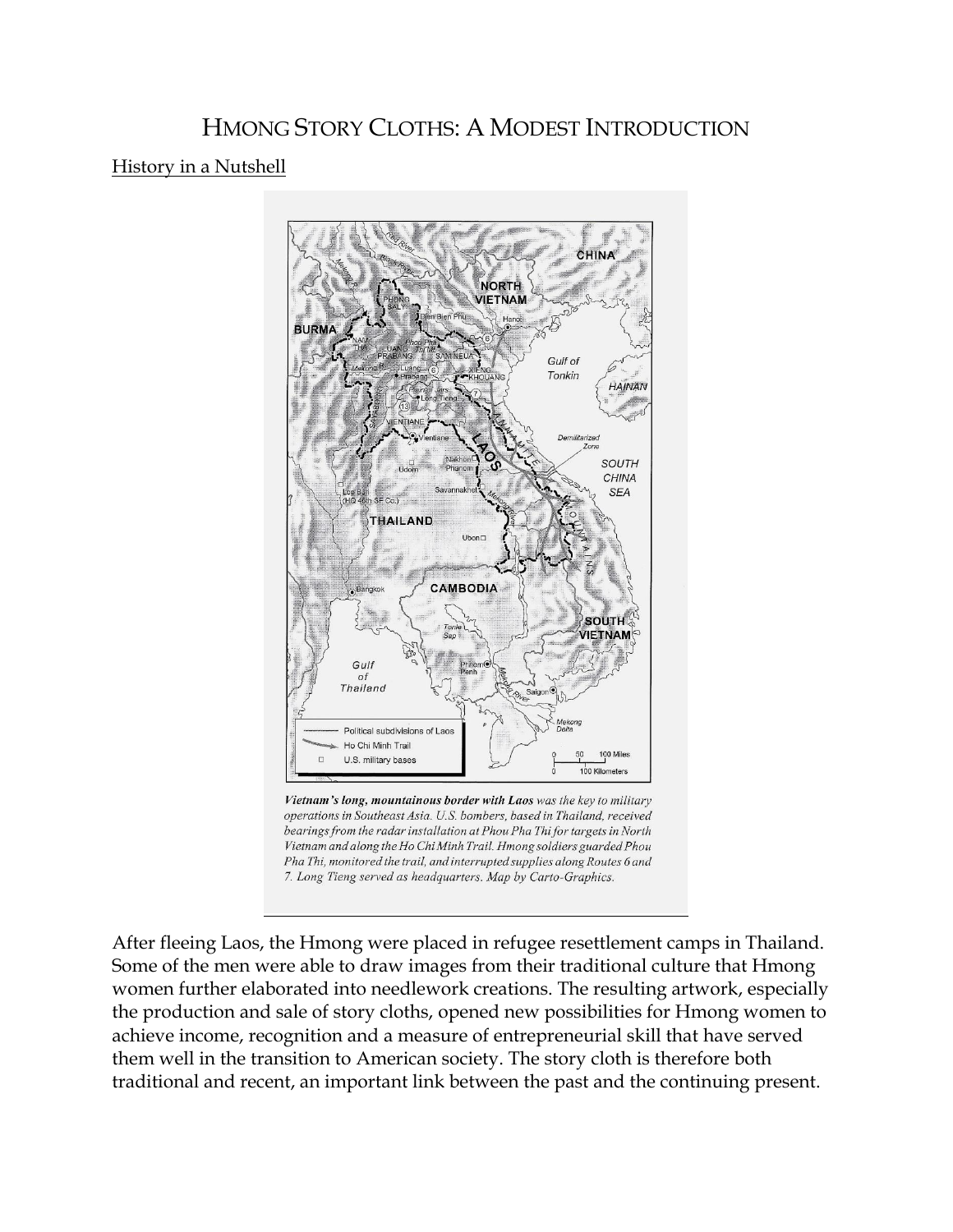## What to Expect in this Exhibit

"Story cloth" refers to Hmong needlecraft on a flat textile surface (rather than, for instance, as part of a costume), using traditional designs and depicting a scene, event or narrative from Hmong history or culture. The term sometimes refers to any piece of Hmong needlework on a banner-like surface, even it is mainly decorative and there is no depiction of a specific event or story. This broader is also useful, since—as we shall see—much of what we need to know about story cloths can be learned from a familiarity with more general Hmong needlecraft.

A good place to start is at [http://www.hmongembroidery.org/index.html.](http://www.hmongembroidery.org/index.html) There are pages dedicated to various needlework techniques (embroidery, appliqué, reverse appliqué, batik); a visual catalog of common symbols; typical representations of village life, farming, animals, the war experience; traditional and recently acquired narratives (such as the Christmas story); non-narrative embroidery (for women's sashes, baby carriers, etc.); an overview of attire; designs on utilitarian and decorative items (from an apron to Christmas stockings to a quilt to stuffed animals).

From the Exhibit (Many reproduced images are of details, rather than whole works.)

These two pillows, on dark red and green backgrounds respectively, portray village life in the highlands of Laos, and the flight from Laos and the crossing of the Mekong River into Thailand. The themes, life before and after expulsion from Laos, dominate many of the story cloths.



Three larger story cloths on the wall also depict the Hmong exodus from Laos; one of them includes embroidered texts explaining the Hmong cooperating with the French in fighting the Japanese during World War II, and helping the Americans during the Viet Nam conflict. Collectively, these three story cloths—perhaps we should say history cloths—are as fine as any in documenting the salient events in Hmong history.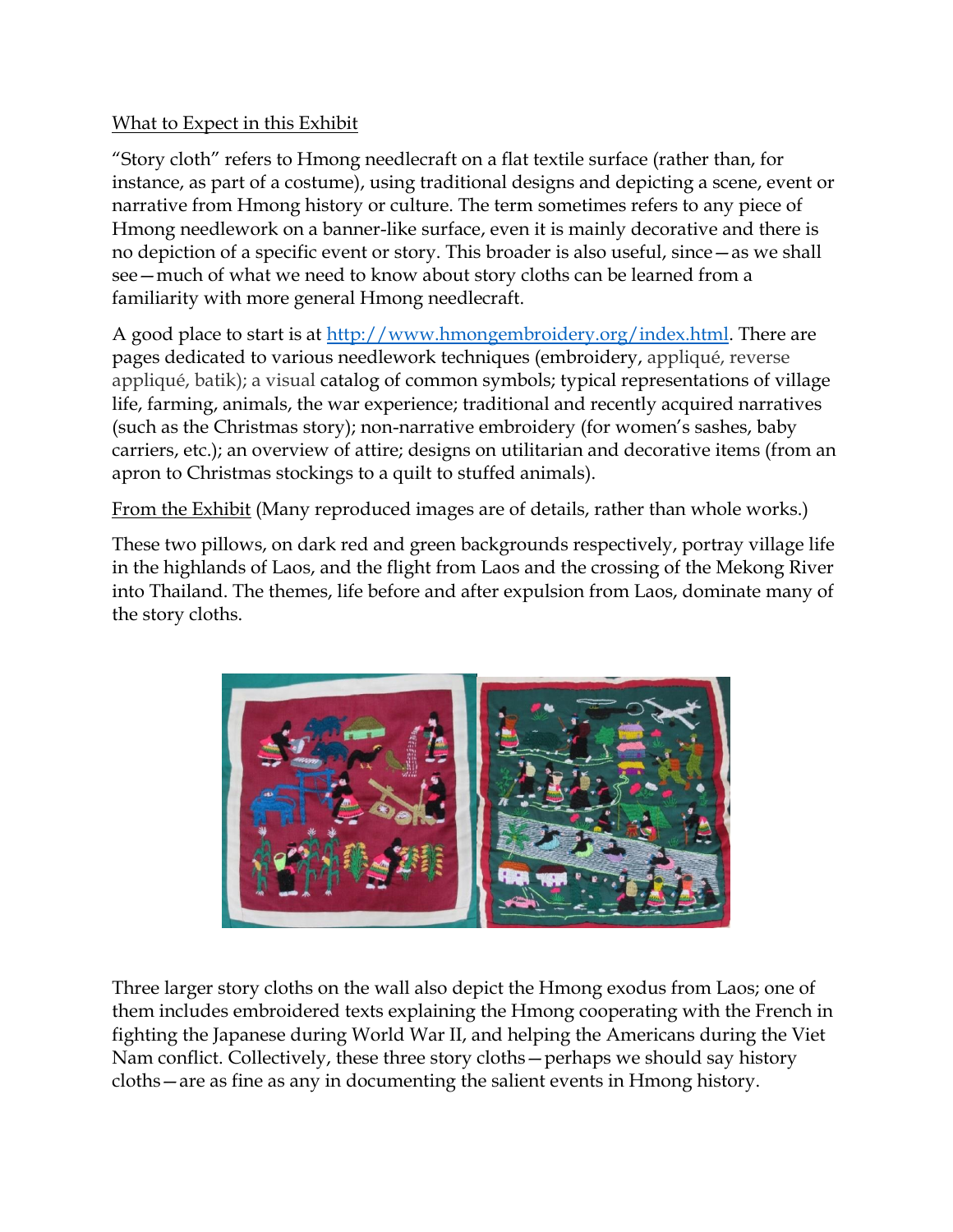

In this scene of village life, we see a rice grinder in the upper left, and a soy bean press in the upper right. In the middle, villagers go to the fields. At the bottom, we see the harvest of corn, rice, and pumpkins.



These two story cloths include a wonderful glimpse into the natural world of Laos as refugees recalled it. The piece on a brown background includes a purely decorative center featuring symbols associated with the home and family unity.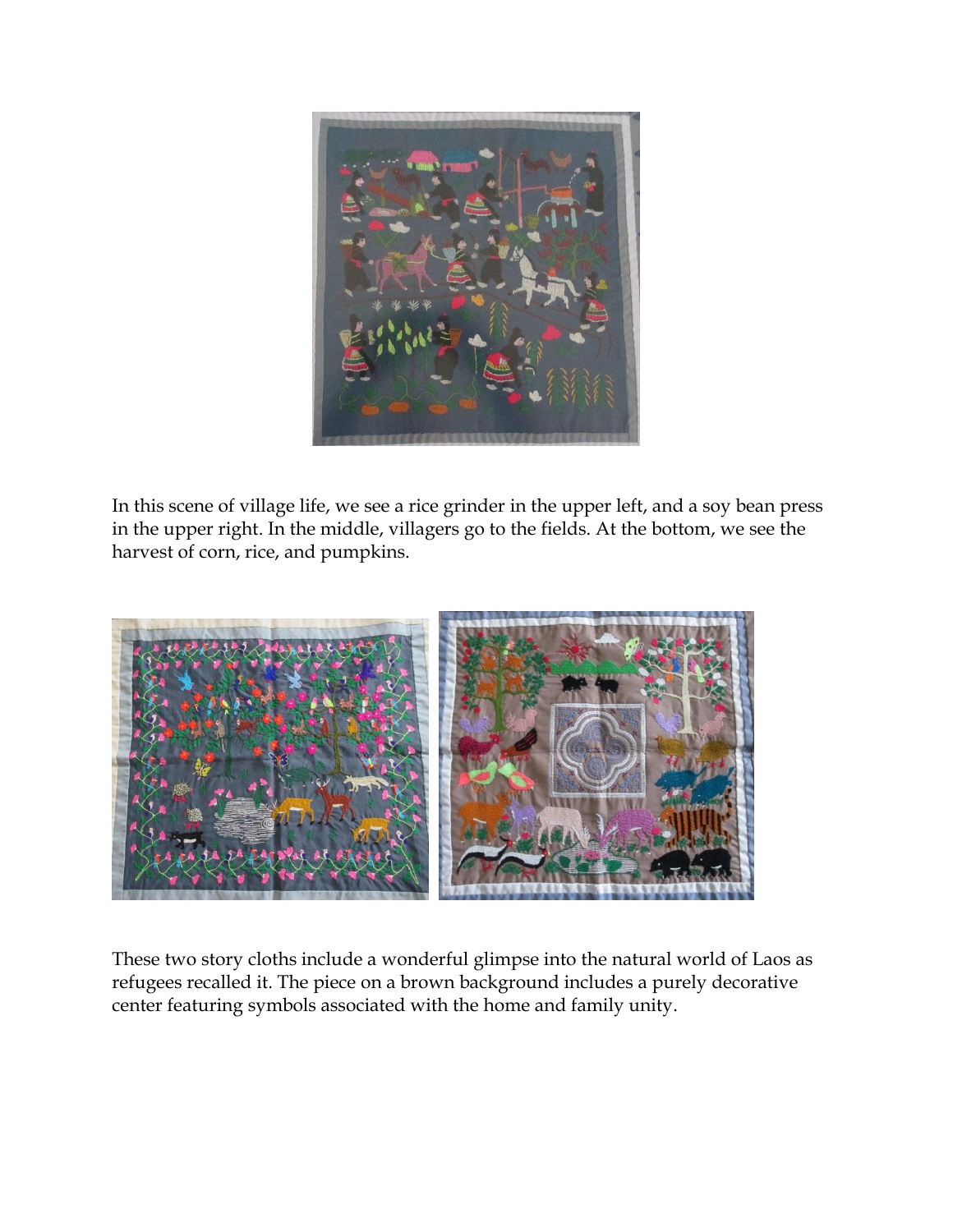

Celebrations that brought together members of the larger Hmong community were both very important and highly enjoyable. The New Year celebration included a game of tossing and catching a ball that was part of the process of forming and identifying couples.



Though not all Hmong are Christians, many are, along with many members of parallel Asian hill tribe cultures. Note the embroidered identification of this picture as "Yesus Birthday" (above the angels).

Decorative Cloths



The center of this purely decorative piece has at its center the basic elements of the elephant's foot, symbol of family unity.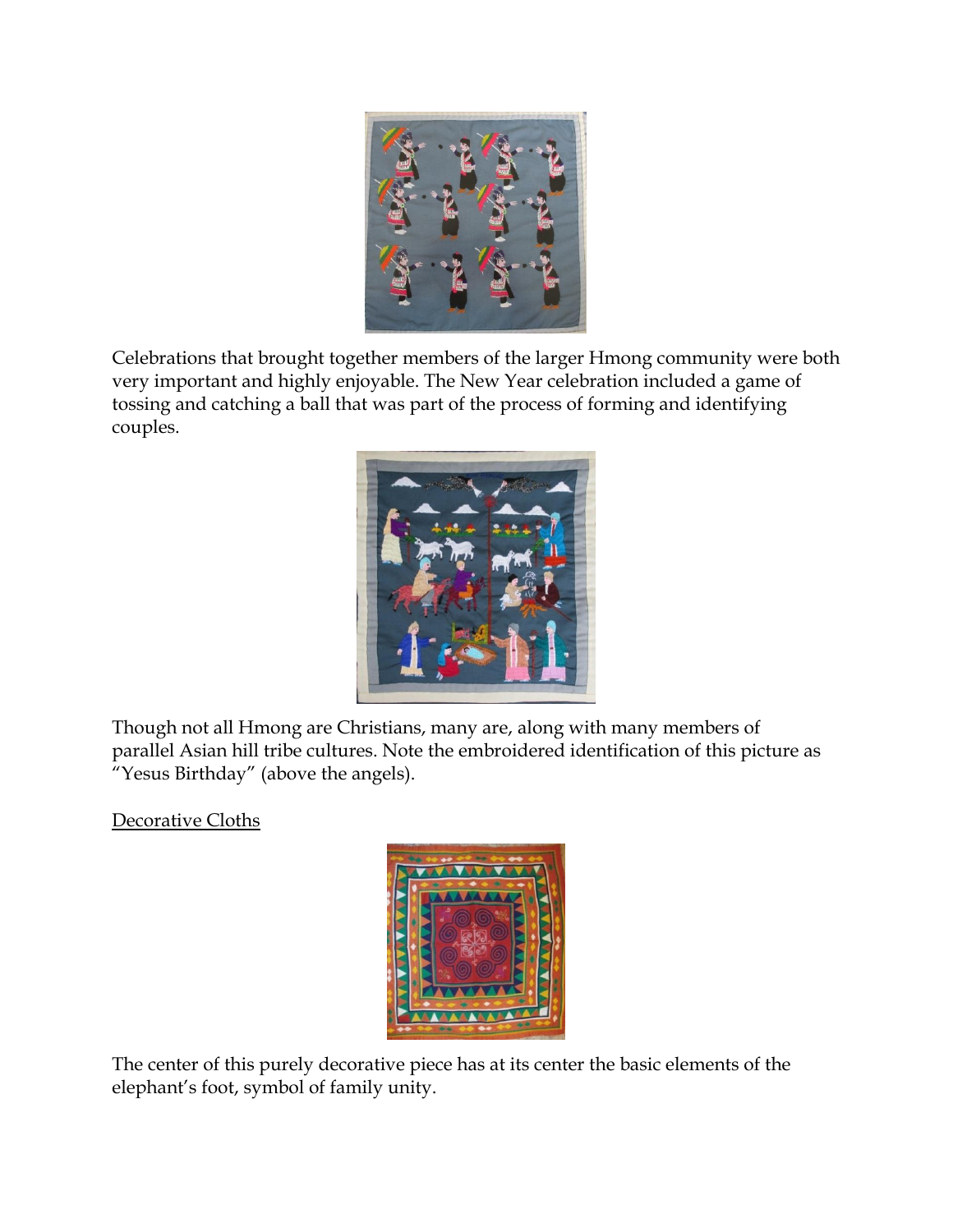

The Hmong named shapes for naturally occurring forms. Shapes may have symbolic meaning, or simply be decorative. The shapes here are the heart and the "concentric teardrop shape" of the cucumber seed.



These cross-stitch cloths are an example of the exuberant delight that the Hmong take in creating designs for the sake of their aesthetic impact, rather than to share a particular narrative.

Check It Out (there is much more out there to discover)

*City of refuge*. Central College Media Center Video (VHS) 325.31 Ci 7 r. Produced in 1981, this film documents the first wave of Hmong to arrive in Pella.